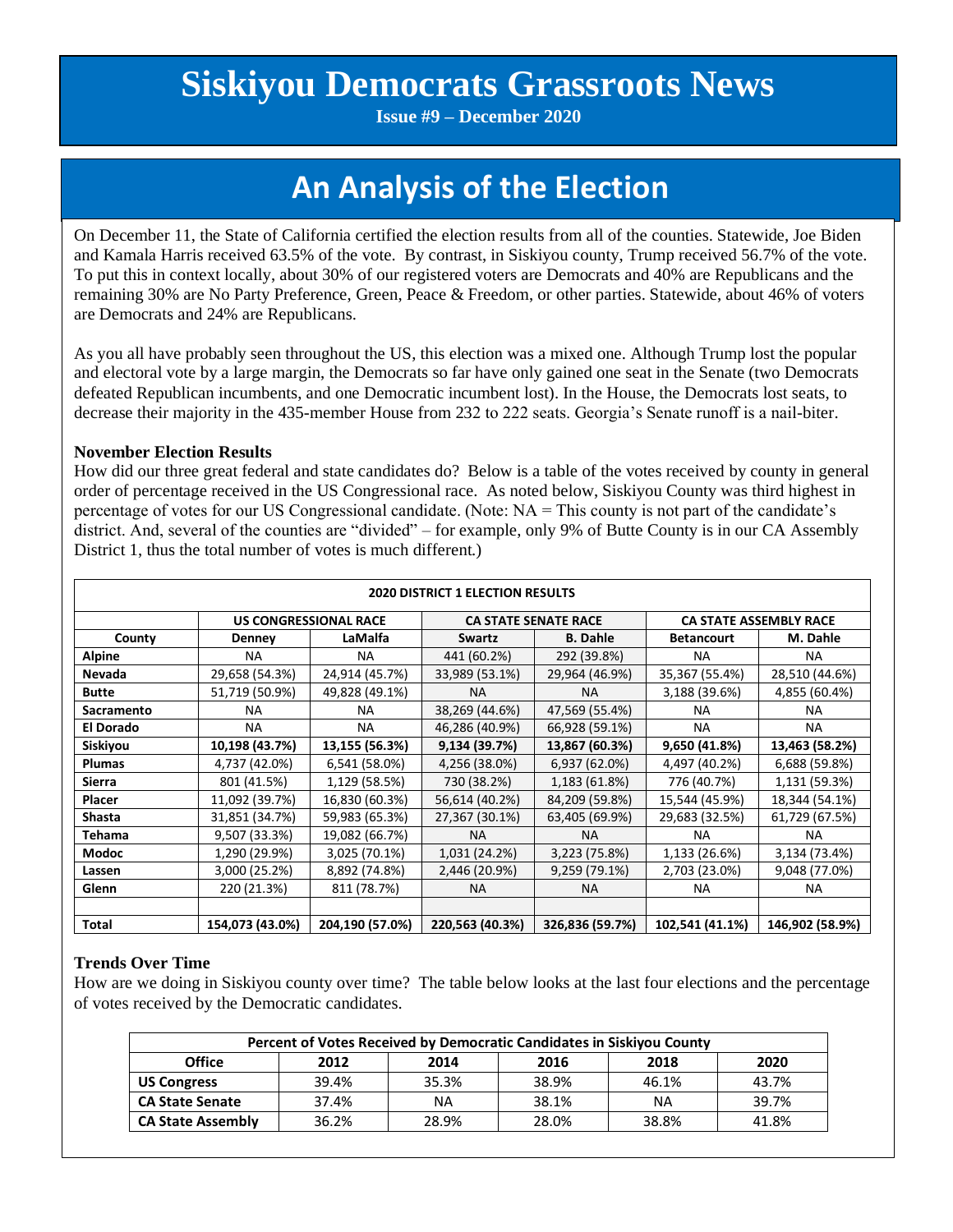## **OUR GRASSROOTS EFFORTS—LOOKING FORWARD**

When extraordinary candidates like Audrey Denney, Elizabeth Betancourt, and Pamela Swartz lose elections, it's natural for us, their supporters, to feel depressed, and tempting to feel despair. These women have everything you'd ever want in a representative: experience, intelligence, courage, dedication, fair-mindedness and above all ethics. If they can't win, who can?

Understandable. But your Democratic Central Committee and grassroots team are urging us all to take a different view and think about the long game.

First, the last four years have been unrivaled since the Civil War for partisan warfare. But unlike the 1860s, the 2000s have media platforms perfectly designed for the spread of propaganda, and a Republican Party leader who's mastered them and models lying as a way of life. Add COVID to that, with no in-person canvassing, and you have a perfect storm of obstacles.

Yet in spite of those difficulties, YOUR efforts have built a solid base of Democratic activism and community. Four years ago SisQ Dems felt isolated and helpless. Now the DCC is active in district-wide organizing, we have a lively internet and media presence, many generous donors, and a grassroots committee boasting dozens of committed volunteers. This platform supports us as we look to the future, when we'll focus on candidate development, messaging, and community involvement – to create a strong Democratic presence in our county!



 **ALICE ROGERS** shows off her Valkyrie wings, awarded for her huge efforts in the last four years. In 2016 she'd never missed an election, and used to bring her kids to the polls to ensure they grew up valuing and participating in our democracy. So like many of our volunteers and DCC members, she was inspired to get more involved after that year's devastating election, feeling that she could do more than simply vote.

 Then she went further. She attended the 2017 Women's March in Sacramento, and helped found the Mt. Shasta Women's Huddle. Her role has evolved from eager volunteer, to being the main contact and coordinator for South County grassroots volunteers, to SCDCC Chair, delegate, and Executive Board member to the State Democratic Party. She's become an invaluable local leader who has helped empower local Democrats to fight for visibility and better representation.



Sometimes your only available transportation is a leap of faith.



2  **AL LUGO,** champion phone banker, displays his prize, a *Leap Frog Chat & Count Cell Phone.* The DCC thanks him for his heroic efforts, and wishes him many happy hours of play time!



 **ROBIN RICHARDS** sports her laurel wreath, a tribute for her years of service heading the DCC Grassroots Committee. While Robin has never missed a chance to vote, she wasn't always a political activist. But the 2016 election galvanized her to bring her formidable organizing talents to work, to uphold our democratic values.

 She's found the work fun, creative, and inspiring. She says she's learned how to stick with it in spite of the vitriol and misinformation fostered by some on the other side. And she's endlessly grateful for all our Siskiyou Democrats, who've come out of hiding and done so much to build this movement.

 She looks forward to all we'll do together in 2021.

*Happy New Year! Looking for 2021 to be better!*

### **Volunteer Leaders Take the Leap!**